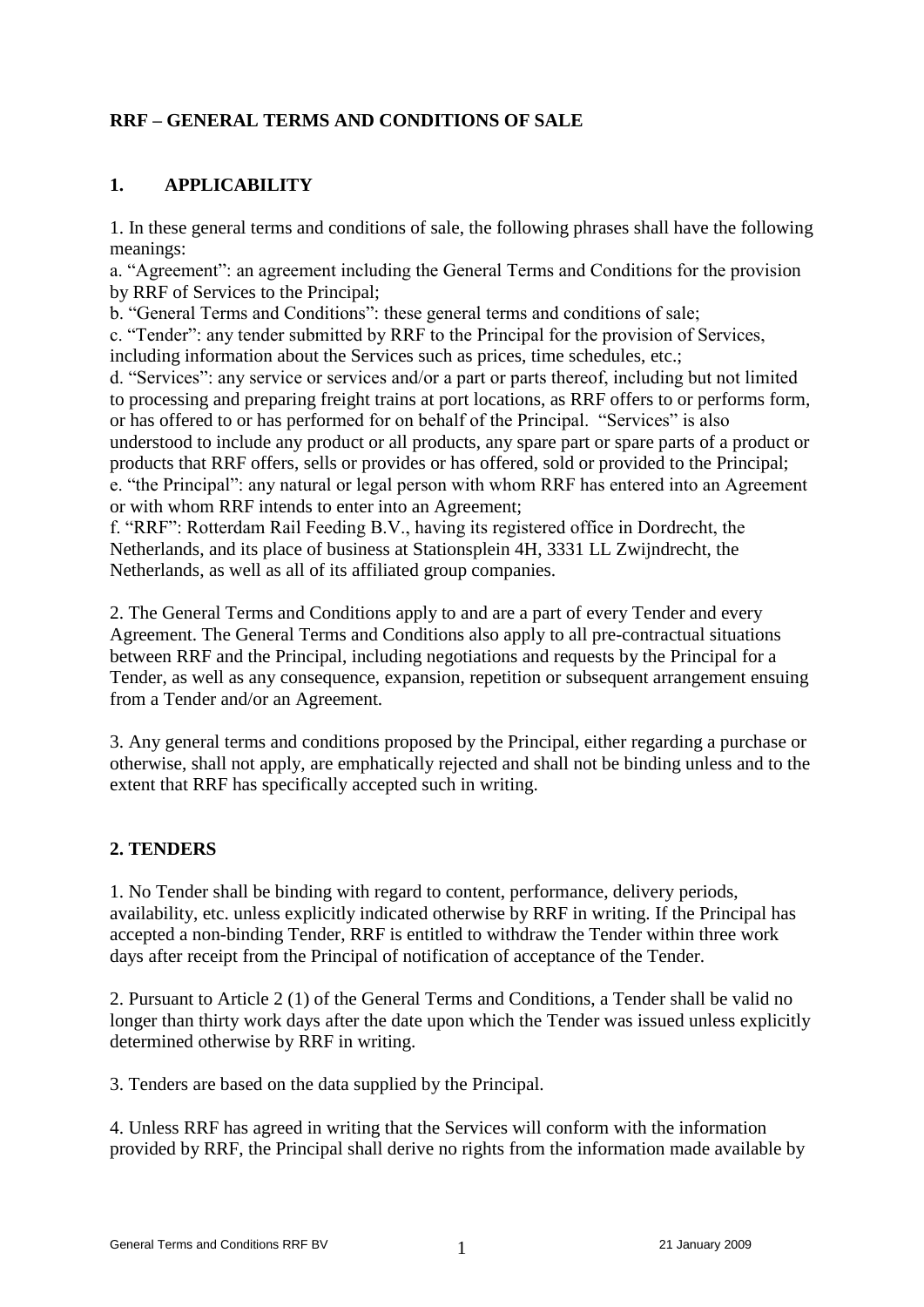RRF, including but not limited to diagrams, descriptions and technical information, regardless of whether the information is provided in folders, price lists or other publications.

# **3. AGREEMENTS**

1. Upon entering into an Agreement, the Principal must provide at least the following data: a. the date, time and location at which the wagons/freight trains will be made available to RRF;

b. the wagons' types and numbers;

c. the wagon list;

d. the train report with the hazard identification numbers/substance identification numbers list per wagon where applicable, including the cargo;

e. the wagon models (open or closed);

f. if the Principal utilises equipment with restricted use to be handled by RRF, the Principal shall specify the relevant equipment and restrictions in advance and in writing.

2. The Principal shall make a wagon list available to RRF no later than one hour prior to the arrival of the wagons/freight trains and no later than one hour prior to the departure of the wagons/freight trains, if applicable with braking cpability rules.

3. An Agreement has been entered into if and when RRF has confirmed the Agreement in writing by means of an order confirmation or otherwise. In such cases, the written confirmation shall be considered to reflect the Agreement correctly and completely unless the Principal objects within two work days after the date of the written confirmation.

4. If RRF has not issued an order confirmation, an Agreement shall have been entered into when RRF starts complying with the Agreement in a manner that is visible to the Principal.

5. Changes and supplements to a provision of the Agreement shall only be valid if and to the extent that such has been confirmed by RRF in writing and the Principal has not made any objection in writing within two work days after the date of this written confirmation.

6. The Agreement and the General Terms and Conditions contain the entire content of the rights and obligations of the parties and replace all earlier verbal and written agreements, statements and/or notifications made by the parties. In the event of any contradictions or inconsistencies between the Agreement and the General Terms and Conditions, the provisions of the Agreement shall prevail.

# **4. PRICES AND COSTS**

1. The prices stated by RRF are exclusive of VAT.

2. If the prices of the Services and/or price-determinant factors that cannot be influenced by RRF, including, for example, fluctuating exchange rates, fuel costs, taxes, charges and insurance rates, increase for any reason while the Agreement is being performed, RRF shall be entitled to increase the price of the Services accordingly.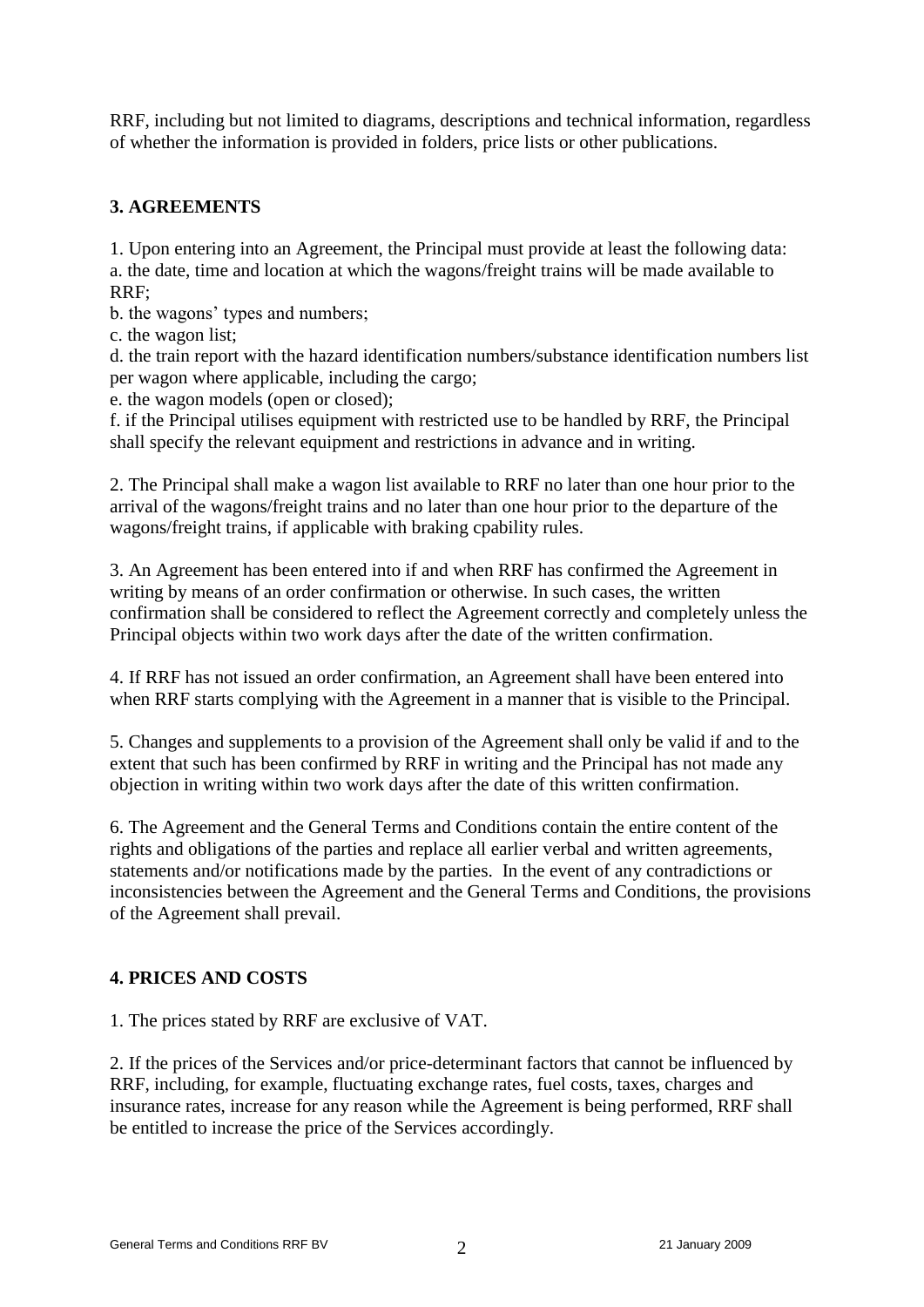3. If a change or supplement to the Agreement is agreed to at the Principal's request, RRF shall be entitled to increase the agreed price. If RRF does not receive the instructions from the Principal in good time, the Principal shall reimburse RRF for all costs incurred as a result.

# **5. PAYMENT**

1. All invoices shall be paid within thirty days after the invoice date in the currency stated on the invoice.

2. Upon first request by RRF, the Principal shall pay an advance in the amount of a sum indicated by RRF or provide adequate security for compliance with its payment obligations and other obligations by virtue of the Agreement. RRF shall be entitled to suspend performance of an obligation under the Agreement until the advance has been paid or the requested security has been sufficiently provided.

3. Payments shall be made without any discounts, deductions or settlements for any reason whatsoever unless explicitly stated otherwise by RRF in writing. The Principal shall not be entitled to suspend its payment obligations.

4. Invoices shall be considered to have been accepted and approved unless the Principal objects to the invoice in writing within five work days after the invoice date.

5. If the Principal fails to make payment within the indicated period, the Principal shall be in default *ipso jure* with no notification of default being required. The "currency date" as stated on RRF's bank statement shall be considered the actual date of payment.

6. In the event of failure to satisfy an obligation to pay an invoice by the due date, the Principal shall owe RRF the statutory (commercial) interest due in the Netherlands over the relevant sum from the date upon which the sum is due until the date of payment in full, subject to RRF's other contractual and statutory rights.

7. All costs of collection, both in and outside of court, of the sums due from the Principal shall be borne by the Principal. These costs include the costs of attachment and the application for bankruptcy as well as the costs for attorneys, bailiffs, and other advisors and experts.

8. All payments made by the Principal to RRF shall be applied first to pay any interest due and/or costs due from the Principal, and subsequently to pay sums due from unpaid invoices starting with the debts that have been due for the longest period.

9. The Principal is at all times obliged to reimburse RRF for any sums related to transport by rail and related to all customs activities and filings during or pertaining to transport by rail to be collected or additionally claimed by any government authority, such as import duties, excise, VAT/sales tax, agricultural refunds, costs for official activities and fees.

# **6. PERFORMANCE PERIOD**

1. The performance periods, delivery periods and time schedules stated by RRF are indicative and therefore comprise an estimate made to the best of RRF's ability.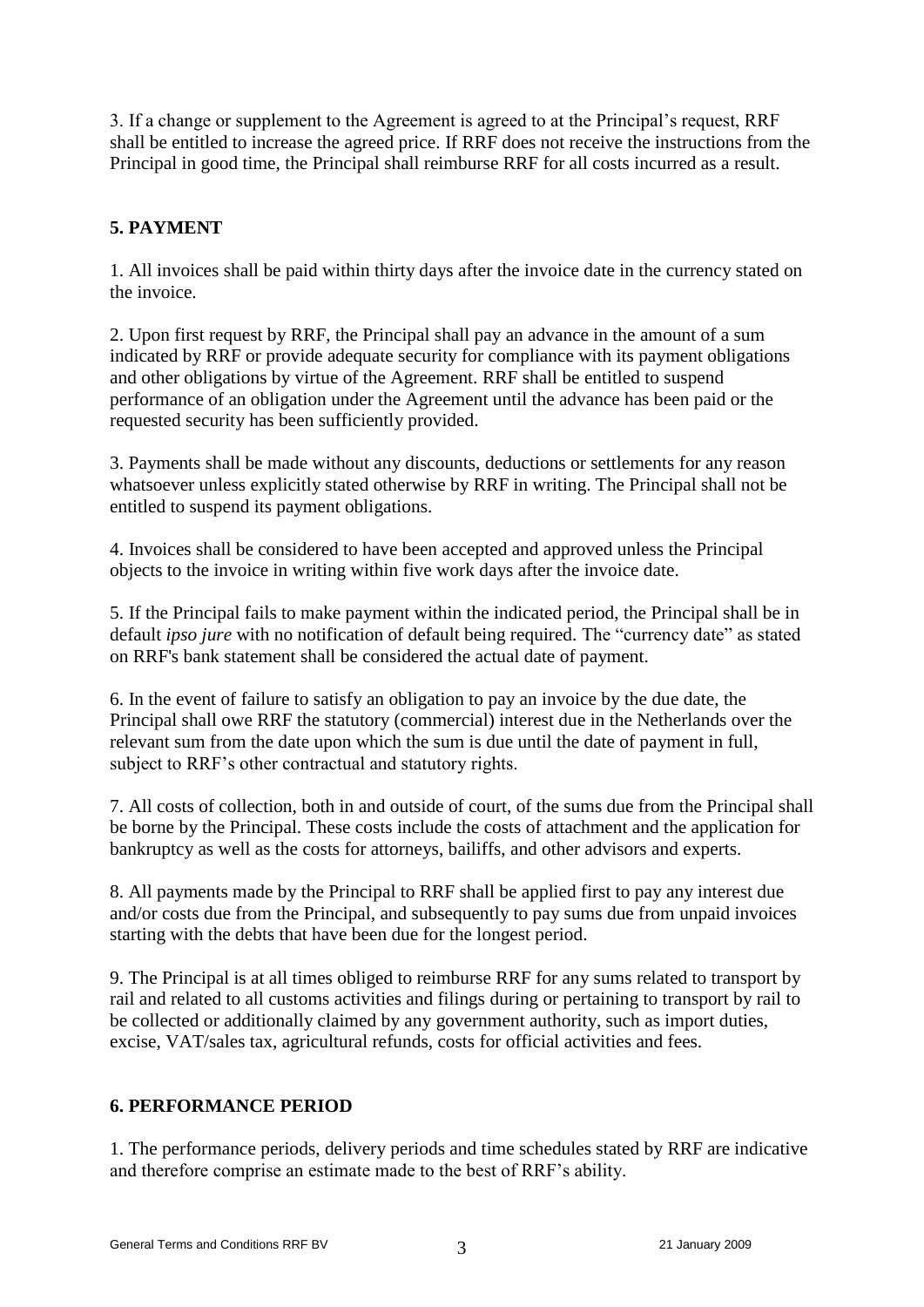2. RRF shall not be in default if RRF exceeds the indicative performance periods, delivery periods or time schedules referred to under paragraph 1. In that event, these performance periods, delivery periods or time schedules shall be automatically extended for as long as they are exceeded.

### **7. PERFORMANCE OF SERVICES**

1. The Services shall be performed at the location specified by the Principal.

2. RRF may perform the Agreement in parts. The first part of the Agreement pertains to transport of the freight train/wagons from the rail yard to the terminal. The second part of the Agreement pertains to transport of the freight train/wagons from the terminal to the train yard.

3. The Services that pertain to a part of the Agreement as described in the previous paragraph shall be considered to have been performed at the time that the freight train/wagons have been brought to the agreed destination location by RRF and RRF has reported this to the Principal in writing or by fax.

4. The Principal shall have the freight trains, wagons, couplers and the like ready for RRF at the agreed location in good time.

5. Anyone present for any reason at the location where the Agreement is performed shall comply with the rules, regulations and instructions from authorised personnel applicable at that location.

6. The Principal guarantees that all approvals, permits and documents necessary for performance of the Agreement are present, correct and complete.

7. During and after performance of the Agreement, RRF shall not be obliged to check the cargo, including but not limited to determining the quantity of pieces, determining the dimensions of the cargo, determining the outward appearance of a cargo and determining the mass of the cargo, unless otherwise agreed. RRF shall only observe the freight train, wagons and cargo in order to determine whether it can perform its obligations ensuing from the Agreement in a correct manner.

8. RRF bears no responsibility for loading and unloading the cargo.

#### **8. LIABILITY**

1. If and to the extent permitted by law, RRF's liability vis-à-vis the Principal is limited to the sum paid out to RRF under the liability insurance policy for the situation increased by the amount of the applicable excess not borne by the insurer under the insurance policy. If RRF's insurer does not pay out the insured sums for any reason or if the relevant liability insurance does not provide coverage, in any event RRF's liability shall be limited to the amount of the net price agreed to by the parties in the relevant Agreement.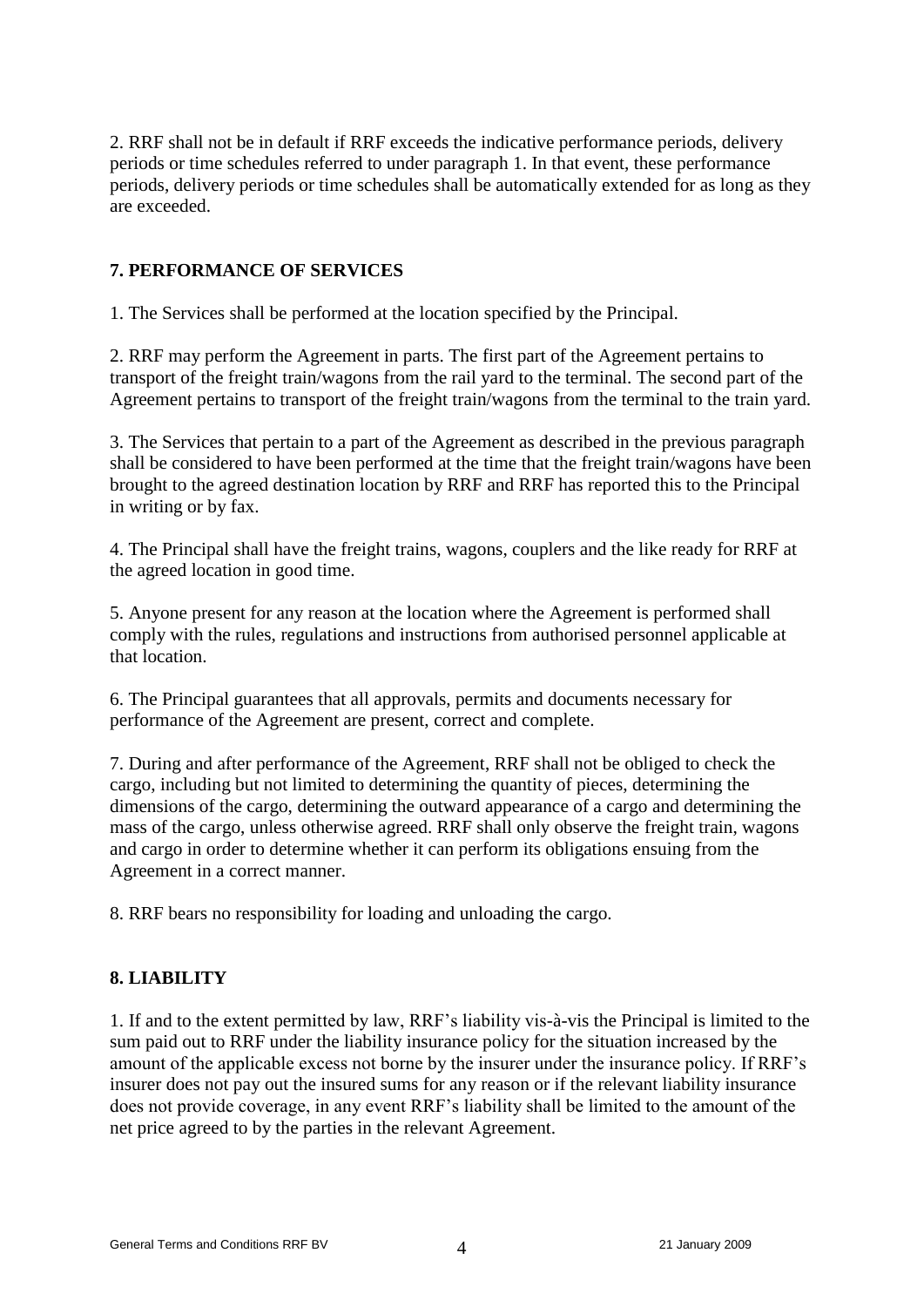2. RRF is not liable for damage as a result of total or partial loss of or damage to wagons, trains, equipment and the like made available to RRF by the Principal within the context of performance of the Agreement.

3. RRF is not liable for damage as a result of total or partial loss of or damage to any cargo on wagons or trains made available to RRF by the Principal within the context of performance of the Agreement. Neither is RRF liable for compensation for damage to the rails occurring during performance of the Agreement.

4. RRF is not liable for any damage whatsoever incurred by the Principal or a third party as a result of exceeding the indicative performance periods, delivery periods or time schedules referred to in Article 6 (1) unless explicitly agreed otherwise with RRF in writing. Exceeding the indicative performance periods, delivery periods or time schedules referred to in Article 6 (1) shall never give the Principal cause to terminate the Agreement.

5. The Principal is liable for damage as a result of complete or partial loss of or damage to equipment used by or on behalf of RRF within the context of performance of the Agreement caused by the Principal or its employees, by third parties contracted by the Principal or by wagons/trains, equipment or cargo made available by the Principal.

6. RRF is not liable for indirect or consequential damage incurred by the Principal, including but not limited to loss of profit and damage due to interrupted operations.

7. A prerequisite for RRF's liability for any damage occurring within the context of performance of the Agreement is written notification of RRF by the Principal of the occurrence of the damage within one month after it has occurred. Legal and other claims regarding damage shall simply expire after 24 months have passed after the date of delivery.

8. A prerequisite for RRF's liability for any damage occurring within the context of performance of the Agreement is RRF being given an opportunity by the Principal, if it so requests, to investigate the cause, nature and scope of the damage or to have such investigated.

9. The restrictions on RRF's liability stated in the preceding paragraphs of this Article shall not apply in the event of damage due to gross negligence or serious omissions by RRF's management in the performance of the Agreement.

10. If the Agreement is performed in parts pursuant to Article 7 (2) of these General Terms and Conditions, RRF is not liable for direct and indirect damage of any kind occurring in the period in which RRF performs no Services, including but not limited to the period from the time at which RRF reports to the Principal in writing or by fax that the freight train/wagons have arrived at the terminal until the time at which they then depart from the terminal.

11. The Principal indemnifies RRF, its employees and third parties contracted by RRF or otherwise involved in the Agreement against all claims from third parties, including but not limited to consignors and recipients as referred to in Book 8 Title 18 of the Dutch Civil Code, regardless of the reason, that are in any way related to the Agreement and its performance. The Principal shall reimburse RRF in full for all damage and costs pertaining to third-party claims incurred by RRF or third parties it has contracted, if and to the extent that the damage and costs are not to be borne by RRF by virtue of this Agreement.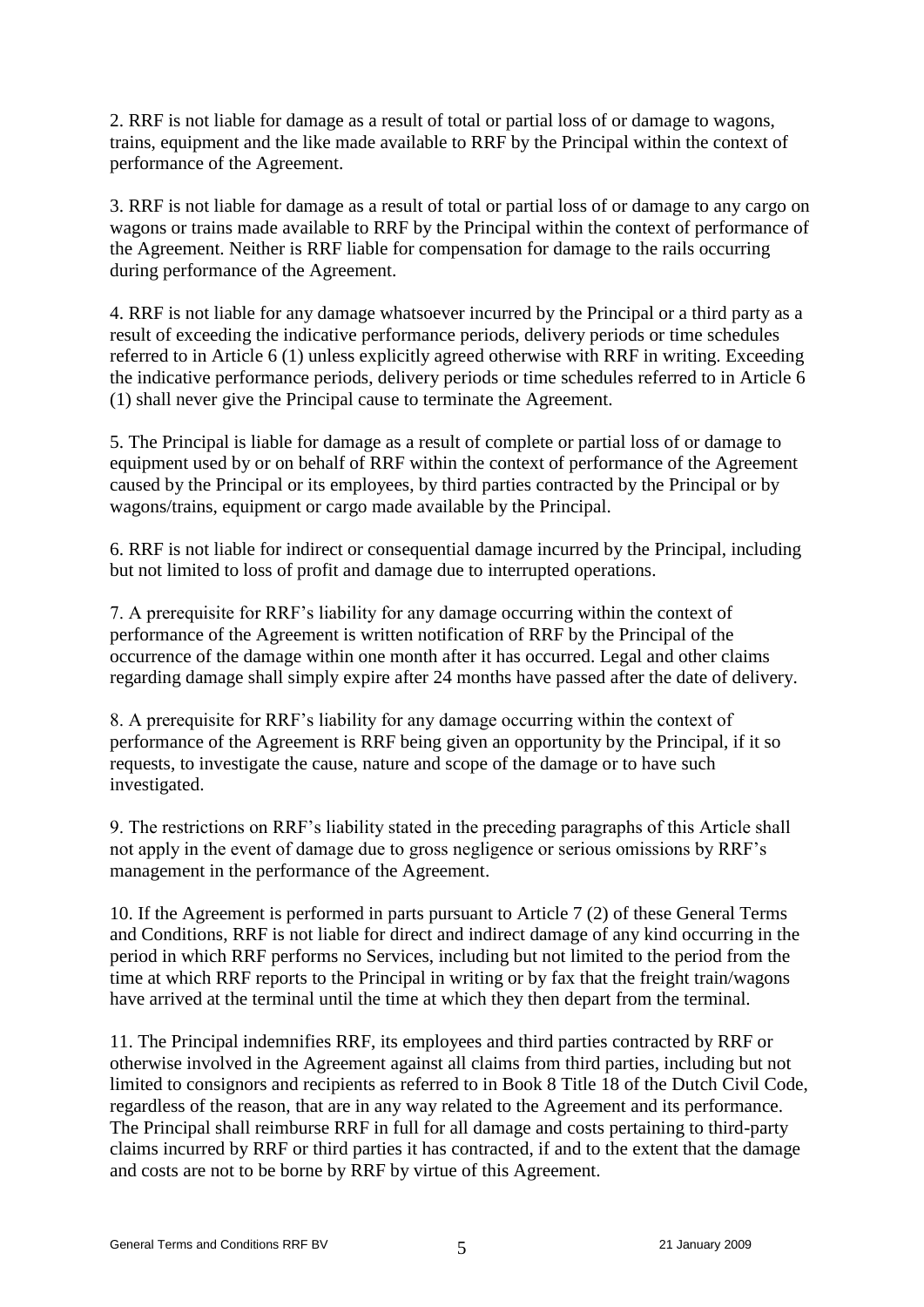# **9. FORCE MAJEURE**

1. None of the parties is responsible or liable for any delay or failure in complying with the Agreement caused by force majeure, meaning a non-attributable failure. With regard to RRF, in any event force majeure includes but is not limited to any natural disaster, strike, labour unrest, illness or disability of RRF's employees or management, lockout, insurgency, acts of war, epidemics, complete or partial mobilisation, import and/or export prohibitions, government measures, fire, explosions, frost, malfunctions in communication connections, electricity failures, earthquakes, floods and similar disasters.

2. Force majeure does not relieve the Principal of its payment obligations.

# **10. FAILURE BY THE PRINCIPAL**

1. The Principal shall be considered in default *ipso jure* and its (remaining) debts to RRF shall be immediately payable and due if:

a. the Principal applies for its own bankruptcy or for suspension of payment, is declared bankrupt or is awarded suspension of payment;

b. all or part of the Principal's assets have been attached and this attachment is not lifted within ten days after it is executed;

c. despite written notification of default giving the Principal a reasonable period, the Principal fails to fully or partially satisfy any obligation ensuing from the Agreement;

d. the Principal fails to pay an invoice within the agreed period in part or in full;

e. the Principal is to be liquidated or resolves to liquidate its business, ceases its business, sells all or part of its business, changes the object of its business or discontinues its business;

f. a direct or indirect change takes place in the control of (part of) the Principal's business.

2. In situations as described in Article 10 (1) of the General Terms and Conditions, RRF is entitled without further notification of default, without judicial or arbitral intervention, without being required to pay any compensation and without prejudice to RRF's other contractual and statutory rights:

a. to suspend satisfaction of its obligations vis-à-vis the Principal until all of the Principal's obligations vis-à-vis RRF have been satisfied;

b. to terminate the Agreement in part or in full, with immediate effect, by notifying the Principal accordingly in writing;

c. to demand complete and immediate payment of any sum the Principal owes RRF; d. to require and receive from the Principal adequate security for timely satisfaction of the Principal's payment obligations before proceeding to perform the Agreement.

# **11. GENERAL PROVISIONS**

1. If a provision from an Agreement or the General Terms and Conditions is invalid or nullified, said provision will be satisfied to the extent possible. In that instance, the other provisions of the Agreement and the General Terms and Conditions shall continue to apply and remain in effect, and the parties shall replace the invalid or non-enforceable provision